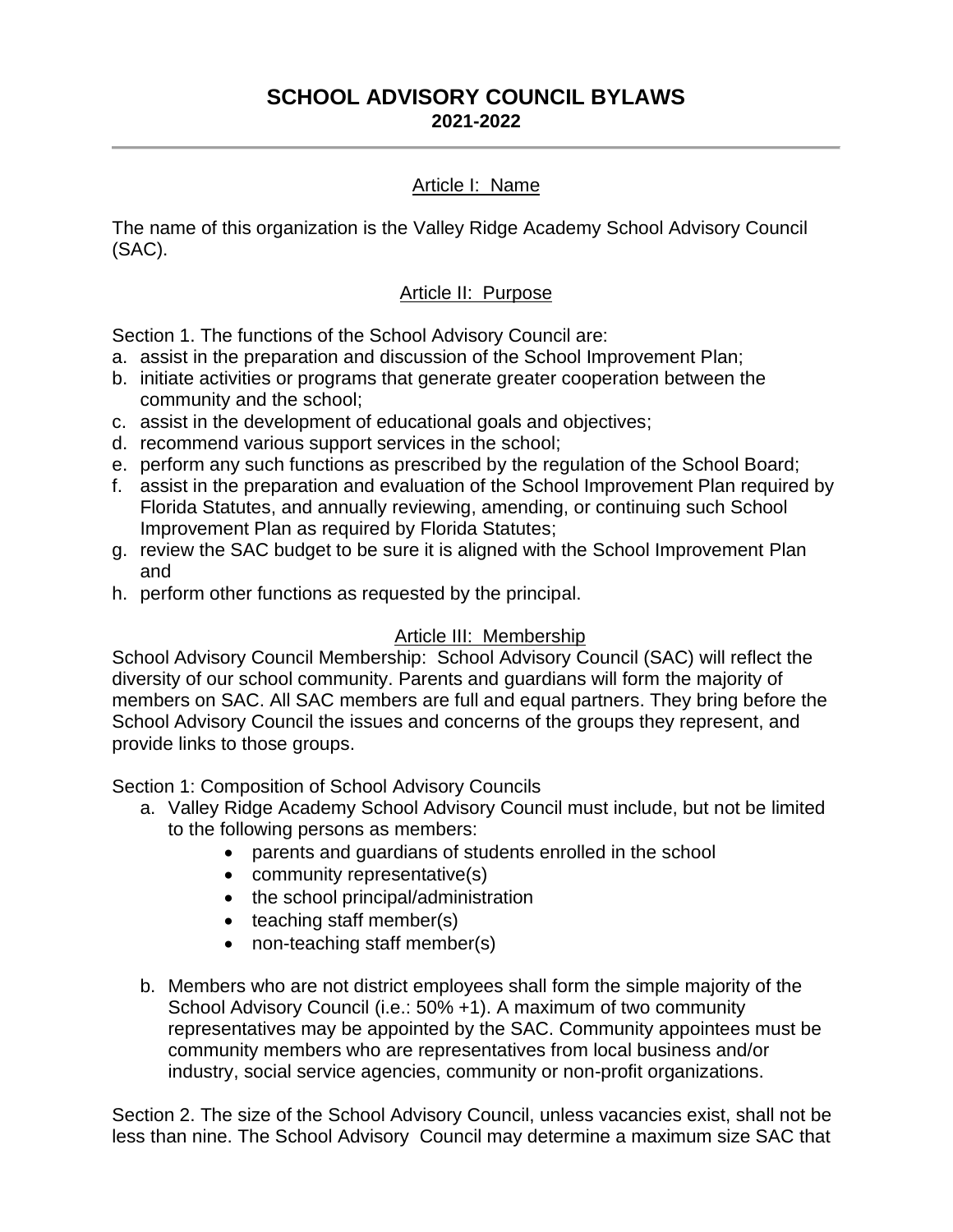best meets the needs of its school community, but this can be expanded to accommodate mandated diverse community representation. If a position is vacant, the Council shall function and continue to seek the required members to restore majority and balanced community representation.

Section 3. It is expected that the membership of the School Advisory Council reflects the diversity of the school community it serves with respect to ethnic, racial and economic balance. The SAC shall consider the issue of balance in the selection of the community representative(s).

Section 4. Membership in the School Advisory Council shall be determined in the following ways:

- Parents/guardians shall be recommended and approved by parents and guardians of students at the school. Parents/guardians may be nominated and acclaimed if there are equal numbers of positions and candidates.
- The community representative(s) shall be appointed by SAC.
- The school principal shall be a designated member.
- Teacher representative(s) shall be nominated by members of the teaching staff and approved by the principal.
- Non-teaching (support) staff member(s) shall be elected by members of the nonteaching (support) staff.

Section 5. The term of membership on the Council is for two years. Members may seek additional years of service for SAC continuity if necessary. There should be overlapping of terms.

Section 6. The PTO president may be a member of the SAC.

Section 7. Attendance at 8 meetings per year is mandatory. Absence from two meetings constitutes a resignation, effective from the first missed meeting. The council will seek to fill resigned position(s) if needed for balanced composition, as outlined in Article III, Sections 1- 3 of these bylaws.

#### Article IV: Responsibilities

Section 1. The School Advisory Council is a resource to the school and the principal. The term "advisory" is intended to mean: 1) inquiring, 2) informing, 3) suggesting, 4) recommending, and 5) evaluating progress toward goals.

Section 2. The School Advisory Council, since it is advisory only, has some limitations:

- a. It may not dictate school board or local school center policy
- b. It must deal with issues rather than particular persons, whether they are administrators, teachers, students, citizens, or parents.

### Article V: Officers

Section 1. Officers and their election:

a. The officers of the School Advisory Council shall include but not limited to a chairperson, vice-chairperson, treasurer, and a secretary. All officers must be members of the SAC.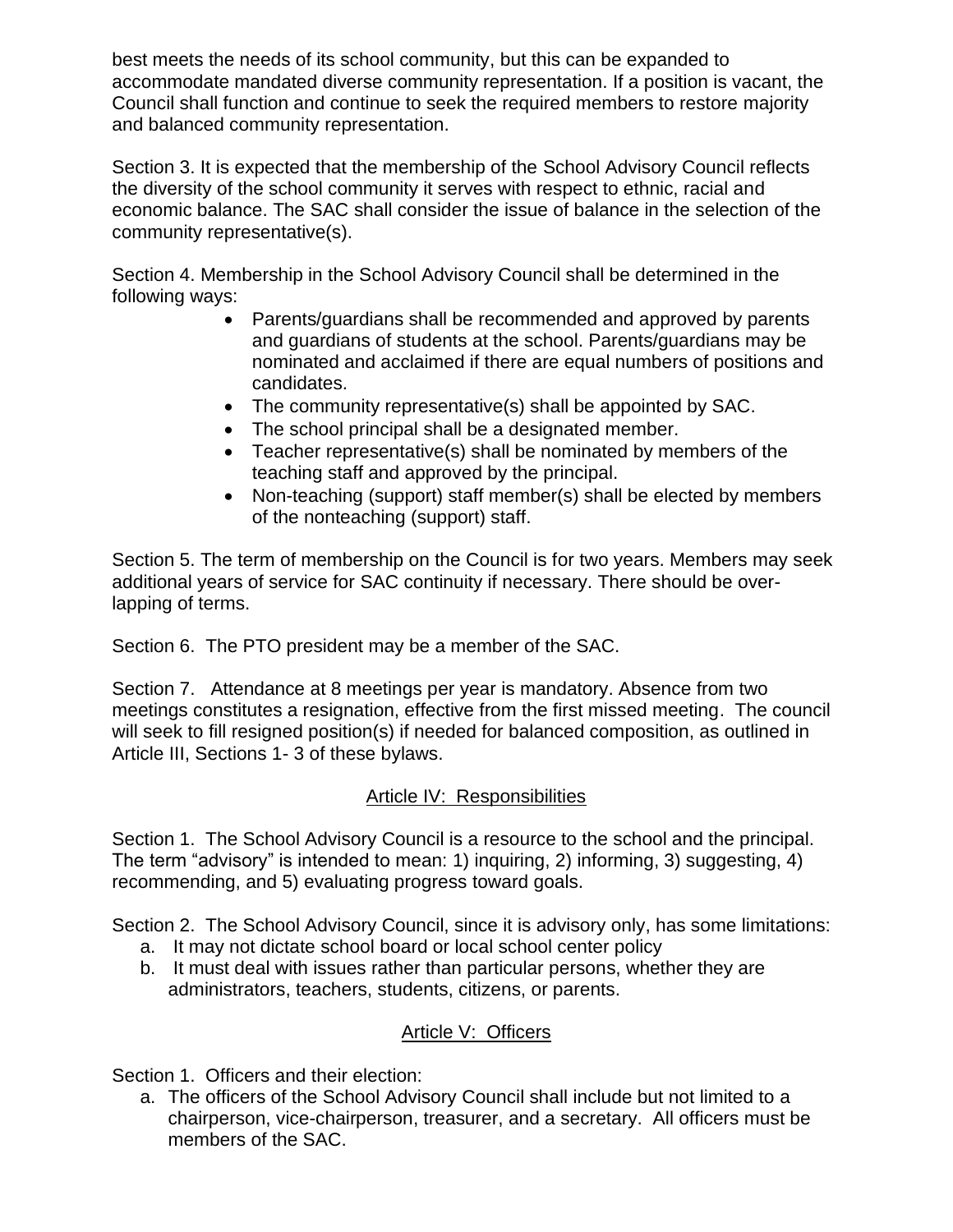b. These officers may be elected at the first annual meeting of SAC after written notice of election has been provided.

### Article VI: Roles of the Principal and SAC Members

### Section 1. The Principal

- a. serves as a resource providing information regarding the local school education program;
- b. appoints all non-elected SAC members;
- c. maintains the appropriate statutory composition of the SAC;
- d. acts as an active resource;
- e. encourages leadership from within the council;
- f. assists in training members in leadership skills;
- g. arranges for presentations of interest to the council;
- h. keeps the SAC apprised of county policies, curriculum, etc.
- i. establishes, maintains, and consults with the SAC on a regular basis involving it in decisions in accordance with state purposes and policies;
- j. develops, through positive actions, feelings of trust and understanding among SAC, community and staff; and
- k. serves as the administrator in charge of the school with total responsibility to arrange all affairs of the school including general control and supervision of its employees;

### Section 2. The Chairperson

- a. works closely with the administrator and the School Advisory Council to plan each meeting and establish an agenda in time to notify the community of the purpose of each meeting;
- b. calls the meetings to order, maintains order, and sees that the meeting is properly adjourned;
- c. instructs the secretary and other officers in their duties;
- d. sees that minutes are taken, prepared, read, approved and properly filed in the school;
- e. sees that business is ordered, considered and disposed of properly;
- f. is an impartial, conscientious arbiter of discussion and debate, and insists on fairness in the actions and debate of the members;

# Section 3. The Secretary

- a. keeps accurate and complete minutes and files them for inspection. A copy of the minutes should be provided to the principal for the school file;
- b. keeps accurate records of council membership, attendance, duties and special assignments;

Section 4. Parents and Other Community Representatives

- a. act as a SAC member according to established procedures by making suggestions and recommendations representative of the views of parents, citizens and community organizations of the school community;
- b. participate regularly in SAC meetings and carry out SAC assignments;
- c. become knowledgeable about personnel and material resources of the school and community and the school's education program;
- d. act as resource persons for the SAC, especially in the solutions of communityrelated problems which affect the school and its students;